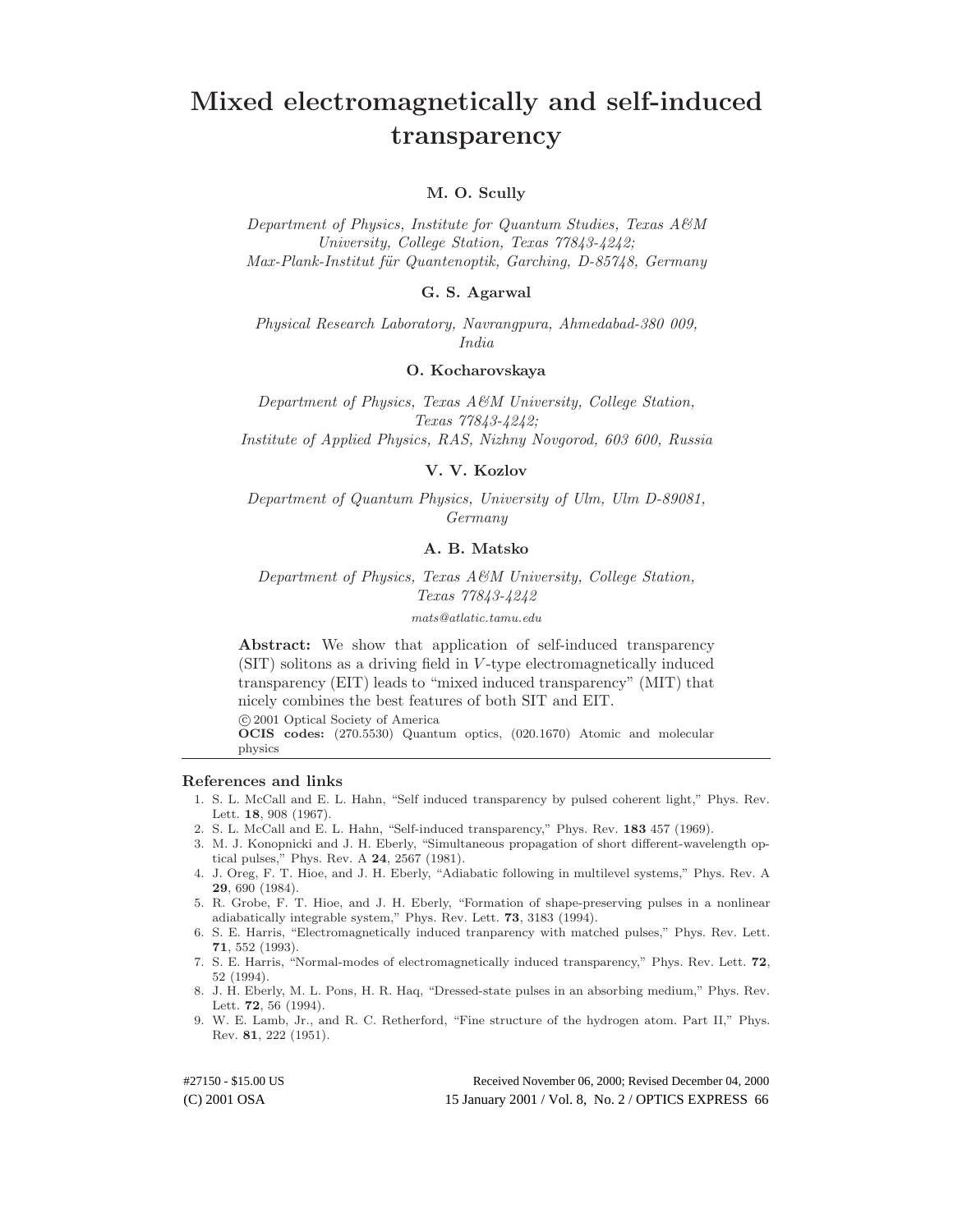- 10. A. Javan, "Theory of three-level maser," Phys. Rev. **107**, 1579 (1957).
- 11. M. S. Feld and A. Javan, "Laser-induced line-narrowing effects in coupled Doppler-broadened transitions," Phys. Rev. **177**, 540 (1969).
- 12. I. M. Beterov and V. P. Chebotaev, "Three-level gas laser," Pis'ma Zh. Eksp. Teor. Fiz. **9**, 216 (1969) [Sov. Phys. JETP Lett. **9**, 127 (1969)].
- 13. T. Hänch and P. Toschek, "Theory of three-level gas laser amplifier," Z. Phys. 236, 213 (1970).
- 14. O. Kocharovskaya, "Amplificaton and lasing without inversion," Phys. Rep. **219**, 175 (1992).
- 15. M. O. Scully, "From lasers and masers to phaseonium and phasers," Phys. Rep. **219**, 191 (1992).
- 16. E. Arimondo, "Coherent population trapping in laser spectroscopy" in Progress in Optics edited by E. Wolf, Vol. XXXV, p.257 (Elsevier Science, Amsterdam, 1996).
- 17. S. E. Harris, "Electromagnetically induced transparency," Phys. Today p. 36, June (1997).
- 18. J. P. Marangos, "Electromagnetically induced transparency," J. Mod. Opt. **45**, 471 (1998).
- 19. J. Mompart and R. Corbalan, "Lasing without inversion," Quantum Semiclass. Opt. **2**, R7 (2000).
- 20. S. E. Harris, J. E. Field, and A. Imamoglu, "Non-linear optical processes using electromagnetically induced transparency," Phys. Rev. Lett. **64**, 1107 (1990).
- 21. K. Hakuta, L. Marmet, and B. P. Stoicheff, "Electric-field-induced second harmonic generation with reduced absorption," Phys. Rev. Lett. **66**, 596 (1991).
- 22. P. Hemmer, D. P. Katz, J. Donoghue, M. Cronin-Golomb, M. Shahriar, and P. Kumar, "Efficient low-intensity optical phase conjugation based on coherent population trapping in sodium," Opt. Lett. **20**, 982 (1995).
- 23. M. Jain, M. Xia, G. Y. Yin, A. J. Merriam, and S. E. Harris, "Efficient nonlinear frequency conversion with maximum atomic coherence," Phys. Rev. Lett. **77**, 4326 (1996).
- 24. A. S. Zibrov, M. D. Lukin, and M. O. Scully, "Nondegenerate parametric self-oscillation via multiwave mixing in coherent atomic media," Phys. Rev. Lett. **83**, 4049 (1999).
- 25. A. V. Sokolov, D. R. Walker, D. D. Yavuz, G. Y. Yin, and S. E. Harris, "Raman generation by phased and antiphased molecular states," Phys. Rev. Lett. **85**, 562 (2000).
- 26. L. Allen and J. H. Eberly, Optical Resonance and Two-Level Atoms (Wiley, New York, 1975).
- 27. J. H. Eberly, "Optical pulse and pulse-train propagation in a resonant medium," Phys. Rev. Lett. **22**, 760 (1969).
- 28. L. Matulic and J. H. Eberly, "Analytic study of pulse chirping in self-induced transparency," Phys. Rev. A **6**, 822 and 1258E (1972).
- 29. G. L. Lamb Jr., "Analytical descriptions of ultrashort optical pulse propagation in a resonant medium," Rev. Mod. Phys. **43**, 99 (1971).
- 30. A. I. Maimistov, A. M. Basharov, S. O. Elyutin, and Yu. M. Sklyarov, "Present state of self-induced transparency theory," Phys. Rep. **191**, 1 (1990).
- 31. L. A. Bolshov and V. V. Likhanskii, "Coherent interaction between emission pulses and resonant multilevel media," Kvantovaya Elektronika **12**, 1339 (1985) [Sov. J. Quantum Electron. **15**, 889 (1985)].
- 32. A. Rahman and J. H. Eberly, "Theory of shape-preserving short pulses in inhomogeneously broadened three-level media," Phys. Rev. A **58**, R805 (1998).
- 33. A. Rahman and J. H. Eberly, "Numerical experiments with optical pulses in V -type media," Opt. Express **4**, 133 (1999).
- 34. G. S. Agarwal and J. H. Eberly, " Continuous-probe solutions for self-similar pulses in four-level systems," Phys. Rev. A **60**, 013404 (2000).
- 35. V. V. Kozlov, P. G. Polynkin, and M. O. Scully, "Resonant Raman amplification of ultrashort pulses in a V-type medium," Phys. Rev. A **59**, 3060 (1999).
- 36. N. V. Denisova, V. S. Egorov, V. V. Kozlov, N. M. Reutova, P. Yu. Serdobintsev, and E. E. Fradkin, "Weak-pulse transparency enhancement in an optically dense three-level medium induced by a 2π-pulse in a neighboring transition (V -scheme)," Zh. Eksp. Teor. Fiz. **113**, 71 (1998) [Sov. Phys. JETP **86**, 39 (1998)];
- 37. V. V. Kozlov and E. E. Fradkin, "Coherent effects in ultrashort pulse propagation through an optically thick three-level medium," Pis'ma Zh. Eksp. Teor. Fiz. **68**, 359 (1998) [Sov. Phys. JETP Lett. **68**, 383 (1998)].
- 38. V. V. Kozlov and J. H. Eberly, "Ultrashort pulses in phaseonium: the interplay between SIT and EIT," Opt. Commun. **179**, 85 (2000).
- 39. M. O. Scully and M. S. Zubairy, "Quantum Optics," Cambridge Univ. Press (UK, 1997).
- 40. G. S. Agarwal, M. O. Scully and H. Walther, to be published.
- 41. J. H. Eberly, "Area Theorem rederived," Opt. Express **2**, 173 (1998) <http://www.opticsexpress.org/oearchive/source/4295.htm>
- 42. F. A. Hopf, G. L. Lamb, Jr., C. K. Rhodes, and M. O. Scully, "Some results on coherent radiative phenomena with  $0\pi$  pulses," Phys. Rev. A **3**, 758 (1971).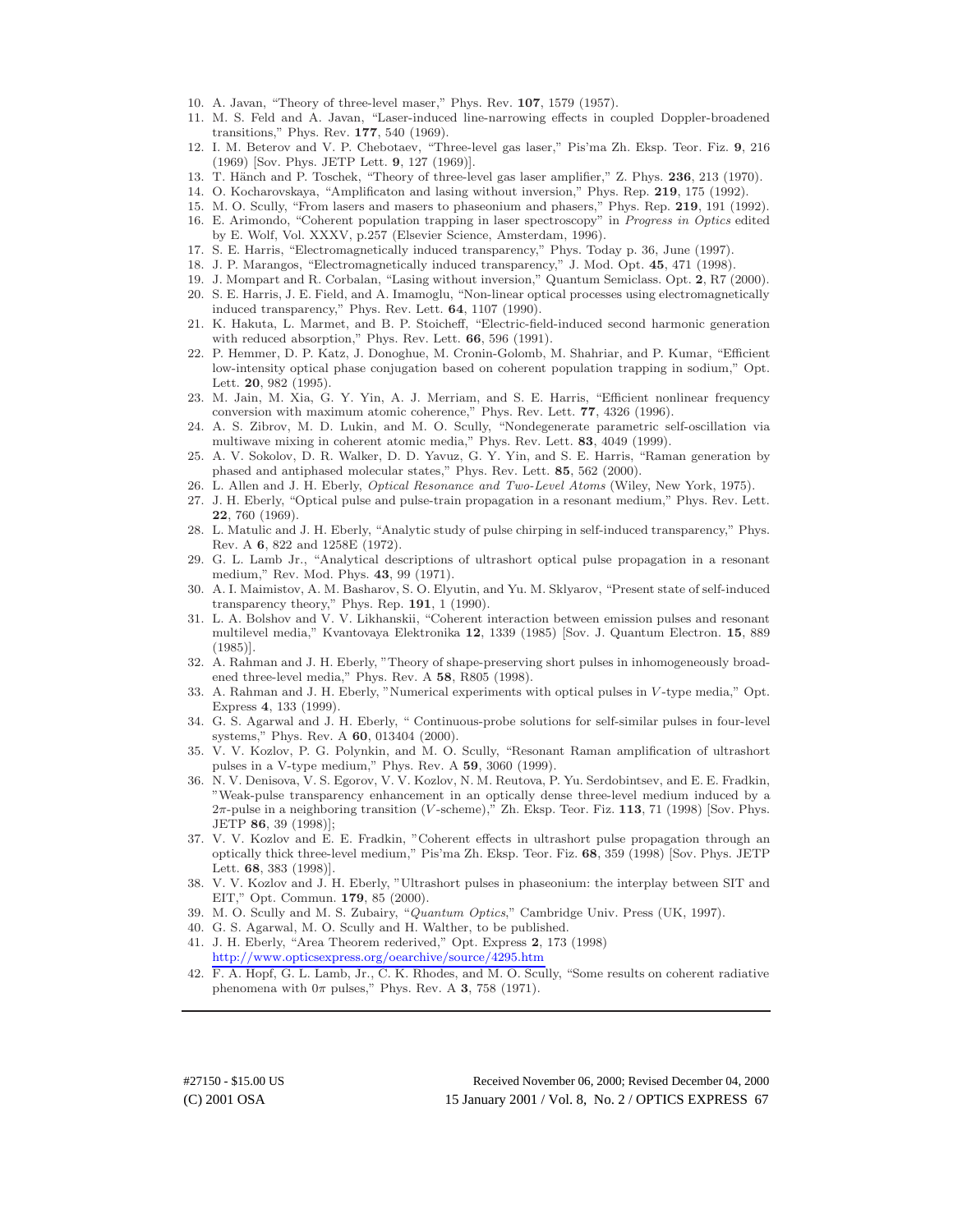## **1 Introduction**

Among the most important milestones concerning propagation of coherent optical pulses through multilevel absorbers are self-induced transparency in two-level systems by Mc-Call and Hahn [1, 2], simultons by Konopnicki and Eberly [3], counterintuitive pulse sequences by Oreg, Hioe and Eberly [4, 5], matched pulses via electromagnetically induced transparency (EIT) by Harris [6, 7], and the dressed-state pulses by Eberly, Pons, and Haq [8]. The phenomena of matched and dressed-state pulses are linked to electromagnetically induced transparency (EIT), which is particularly interesting because it offers a wide variety of applications ranging from lasers without population inversion (for the earliest papers on EIT/LWI see [9, 10, 11, 12, 13], for reviews on EIT/LWI see [14, 15, 16, 17, 18, 19]) to new trends in nonlinear optics [20, 21, 22, 23, 24, 25].

The EIT of a weak probe pulse relies on a two-photon coherence which is induced by the joint action of the probe field and a strong driving field in a three-level system. In order to make an optically thick medium transparent, the driving field must preserve its intensity all along the path. This condition appears rather demanding, especially for  $V$ type systems, because the driving field couples fully populated state and empty excited state of the system. This is the main drawback of V EIT. The strong drive field provides the transparency for the probe field, but itself remains subject to resonant absorption and dispersion. In order to fix this we appeal to SIT [1, 2, 26, 27, 28, 29, 30] and apply the effect to achieve transparency of the driving transition in  $V$  EIT experiments. Then, both transitions appear to be transparent, one — in the sense of SIT, the other — in the sense of EIT. Such "mixed-induced transparency" (MIT) constitutes the subject of our study.

Previous related studies are associated with lossless propagation of simultons in three-level systems [3, 31, 32, 33] and N-type systems [34], Raman amplification of ultrashort pulses [35] in V configuration, theoretical and experimental studies on transparency enhancement for an ultrashort weak-pulse propagation in an inhomogeneouslybroadened V -type medium [36, 37], and propagation of ultrashort pulses in phaseonium [38].

Equivalent durations of involved pulses is common feature of the above studies. In contrast, our interest here will be in suppression of absorption for both weak and *long* probe pulse when a sequence of *short*  $2\pi$ -pulses drives the adjacent transition of the  $V$ -type atom, as shown in Fig. 1. We will demonstrate that the application of a sequence of  $2\pi$ -pulses as the drive field in V-type configuration results in suppression of population transfer produced by a weak long pulse, thereby creating conditions of transparency for the weak field. During propagation, the population transfer on the probe transition is continuously minimized by a coherent  $2\pi$ -pulse-induced rearrangement of energy (reshaping) inside the probe pulse.

## **2 Motivation**

Let us consider a V-type three-level system with the ground state  $|b\rangle$  and excited states  $|a\rangle$  and  $|c\rangle$ , as shown in Fig. 1. Transition  $|b\rangle \leftrightarrow |c\rangle$  of frequency  $\omega_{bc}$  is driven by a field  $E_{\Omega}(z,t) = \mathcal{E}_{\Omega}(z,t) \exp(ik_{\Omega}z - i\nu_{\Omega}t)$ . A probe field  $E_{\alpha}(z,t) = \mathcal{E}_{\alpha}(z,t) \exp(ik_{\alpha}z - i\nu_{\alpha}t)$ is applied to the transition  $|b\rangle \leftrightarrow |a\rangle$  of frequency  $\omega_{ab}$ . Here  $\mathcal{E}_{\Omega}(z, t)$  and  $\mathcal{E}_{\alpha}(z, t)$  are the slowly varying envelopes of the electric field. They are related to the Rabi frequencies  $\Omega$  and  $\alpha$  according to  $\mathcal{E}_{\Omega} = \hbar \Omega / \wp_{cb}$  and  $\mathcal{E}_{\alpha} = \hbar \alpha / \wp_{ab}$ , where  $\wp_{cb}$  and  $\wp_{ab}$  are dipole matrix elements of the transitions  $|c\rangle \leftrightarrow |b\rangle$  and  $|a\rangle \leftrightarrow |b\rangle$ . The carrier waves have wave numbers  $k_{\Omega}$  and  $k_{\alpha}$ , and frequencies  $\nu_{\Omega}$  and  $\nu_{\alpha}$ .

We start from a simple example which discloses advantages arising from the combination of SIT with EIT: a *single* atom of V -type with a weak long probe pulse applied

(C) 2001 OSA 15 January 2001 / Vol. 8, No. 2 / OPTICS EXPRESS 68 #27150 - \$15.00 US Received November 06, 2000; Revised December 04, 2000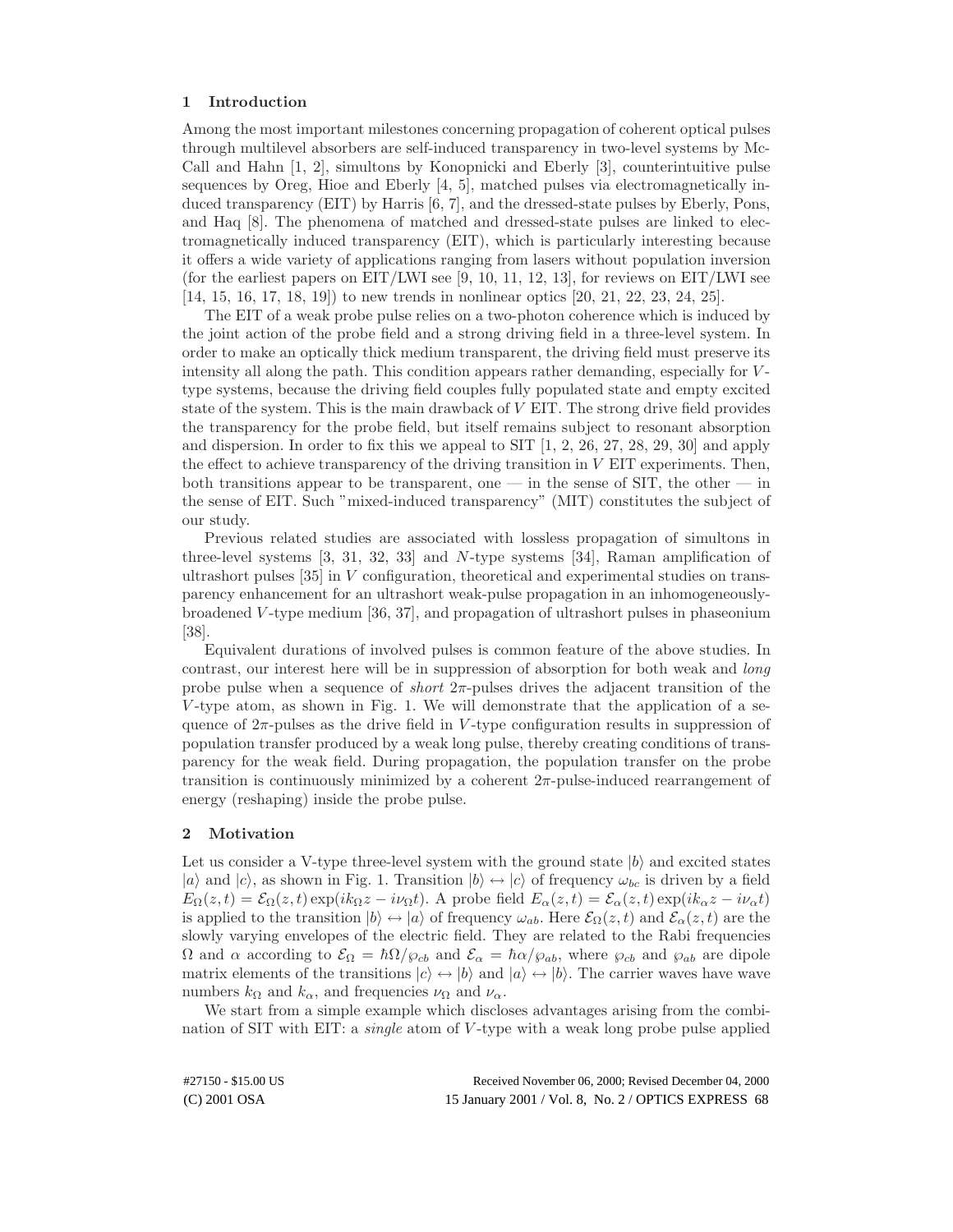

Fig. 1. Pictorial illustration of MIT via a V -type atom under the action of a sequence of  $2\pi$ -pulses  $(\Omega)$  and a continuous probe field  $(\alpha)$ . The overall effect of a  $2\pi$ -pulse applied to  $c \leftrightarrow b$  transition is in flipping the sign of the wave function of the ground state.

at one leg of the system and a sequence of strong sharp pulses driving the other transition, as shown in Fig. 1. The probability of the atomic decay is proportional to the population of the excited state. Hence, the more the atom is excited by the weak pulse to the upper state  $|a\rangle$ , the larger rate of spontaneous decay is expected. We shall show that while the adjacent transition  $|c\rangle \leftrightarrow |b\rangle$  is driven by strong pulses, the excitation of  $|a\rangle$  state by the weak pulse is greatly suppressed. Therefore, the absorption rate will be proportionally decreased.

The action of the probe pulse to promote atoms from  $|b\rangle$  to  $|a\rangle$ , is described by the Hamiltonian

$$
V = \hbar \frac{\alpha(t)}{2} \left( |a\rangle\langle b|e^{i\Delta t} + \text{adj.} \right),\tag{1}
$$

with  $\Delta = \omega_{ab} - \nu_{\alpha}$  as the offset of the field carrier frequency and the optical transition. Expanding state vector  $|\Psi_t\rangle$  in eigenstates of the atomic Hamiltonian as  $|\Psi_t\rangle = a(t)|a\rangle +$  $b(t)|b\rangle + c(t)|c\rangle$  and substituting into the Schrödinger equation gives the standard set of coupled equations for the probability amplitudes

$$
\dot{a} = -\frac{i}{2}\alpha e^{i\Delta t}b, \qquad (2)
$$

$$
\dot{b} = -\frac{i}{2}\alpha e^{-i\Delta t}a, \qquad (3)
$$

$$
\dot{c} = 0. \tag{4}
$$

Only three relevant states  $|a\rangle$ ,  $|b\rangle$ , and  $|c\rangle$  are kept for our discussion.

It is convenient to represent the time evolution of the atomic state  $|\Psi_t\rangle$  by unitary transformation  $|\Psi_t\rangle = U_\alpha(t)|\Psi_0\rangle$  of initial state  $|\Psi_0\rangle$  given by

$$
U_{\alpha}(t) = \mathcal{A}|a\rangle\langle a| + \mathcal{B}|b\rangle\langle b| + |c\rangle\langle c| + (\mathcal{C}|a\rangle\langle b| - \text{adj.}) . \tag{5}
$$

Time-dependent coefficients  $\mathcal{A}, \mathcal{B}$  and  $\mathcal{C}$  are derived from (2)-(4):

$$
\mathcal{A}(t) = \left( \cos \frac{\tilde{\alpha}}{2} t - i \frac{\Delta}{\tilde{\alpha}} \cos \frac{\tilde{\alpha}}{2} t \right) \exp \left[ i \frac{\Delta}{2} t \right] \tag{6}
$$

$$
\mathcal{B}(t) = \left( \cos \frac{\tilde{\alpha}}{2} t + i \frac{\Delta}{\tilde{\alpha}} \cos \frac{\tilde{\alpha}}{2} t \right) \exp \left[ -i \frac{\Delta}{2} t \right] \tag{7}
$$

$$
\mathcal{C}(t) = -i\frac{\alpha}{\tilde{\alpha}}\sin\frac{\tilde{\alpha}}{2}t\exp\left[i\frac{\Delta}{2}t\right]
$$
\n(8)

with  $\tilde{\alpha} = \sqrt{\alpha^2 + \Delta^2}$  as effective Rabi frequency.

For simplicity, we consider the case of exact resonance. Then, Eqs. (5)-(8) are reduced to

$$
U_{\alpha}(t) = \cos\left[\frac{\alpha}{2}t\right] \left(|a\rangle\langle a| + |b\rangle\langle b|\right) - i\sin\left[\frac{\alpha}{2}t\right] \sigma_x(a,b) + |c\rangle\langle c| \tag{9}
$$

(C) 2001 OSA 15 January 2001 / Vol. 8, No. 2 / OPTICS EXPRESS 69 #27150 - \$15.00 US Received November 06, 2000; Revised December 04, 2000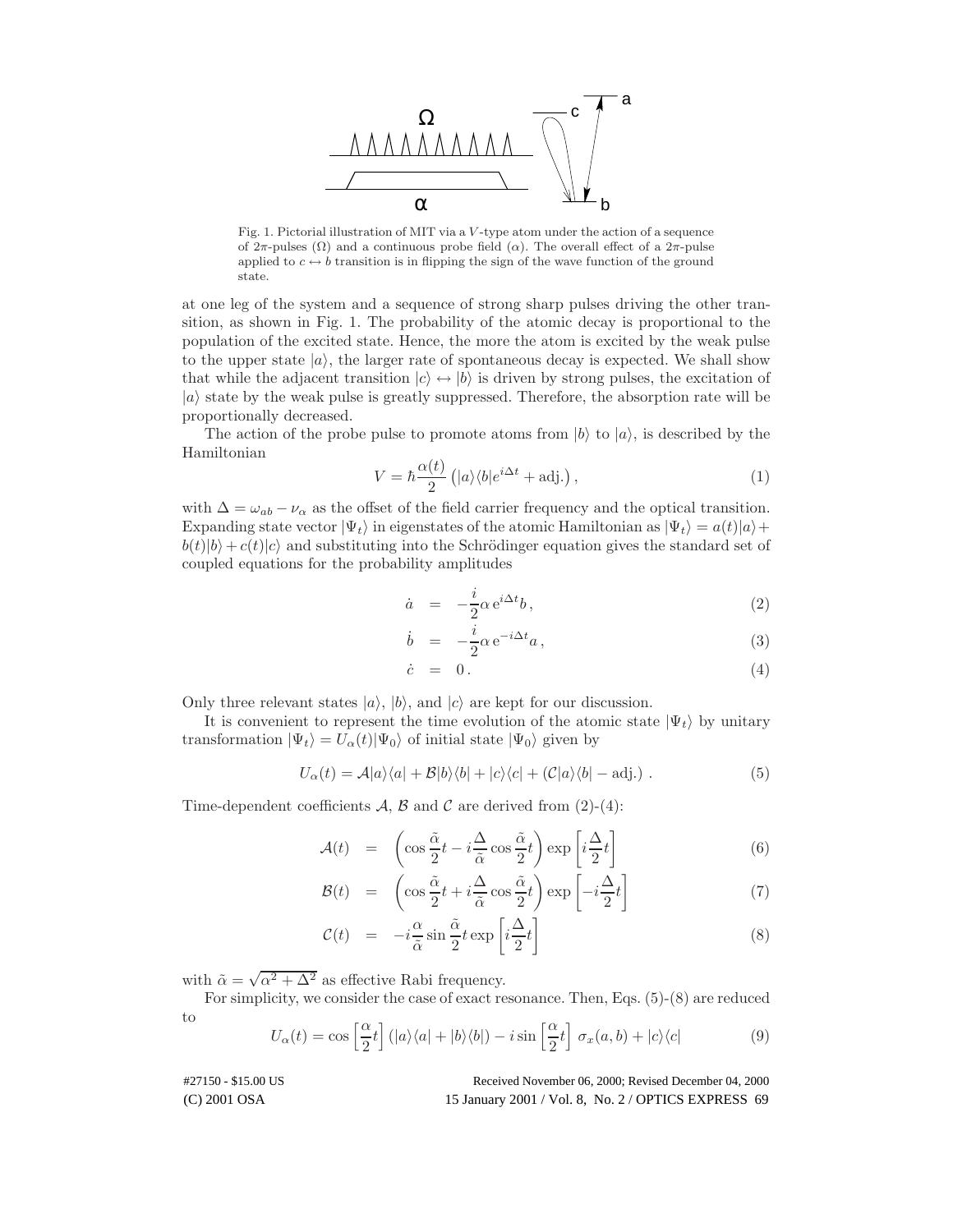with  $\sigma_x(a, b) \equiv |a\rangle\langle b| + |b\rangle\langle a|$ . It is instructive for further derivations to write Eq. (9) as

$$
U_{\alpha}(t) = \exp\left[-i\frac{\alpha}{2}t\,\sigma_x\right] + |c\rangle\langle c| = \prod_{n=0}^{N} \exp\left[-i\frac{\alpha}{2}\tau\,\sigma_x\right] + |c\rangle\langle c| \,,\tag{10}
$$

Bearing in mind further application of a sequence of  $N$  2 $\pi$ -pulses, the time interval t in (10) is divided into N equal parts, each of duration  $\tau$ . At time  $t = N\tau = \pi/\alpha$ , the atom starting in state  $|b\rangle$  will be fully excited to the upper state  $|a\rangle$ . This is a direct indication of high rate of absorption of the probe field (if the latter would have been included in the model).

We now switch on a train of strong short pulses coupling  $|b\rangle$  and  $|c\rangle$  states. The pulses are separated by equal intervals  $\tau$  and their durations  $\tau_p$  are shorter than  $\tau$ , see inset of Fig. 2. Since, the driving pulses are much shorter and stronger than the probe pulse, we may, to a reasonable approximation, ignore the dynamics on the probe transition during  $\tau_p$  interval. Then, evolution operator during the excitation of the  $|c\rangle \leftrightarrow |b\rangle$  transition reads as

$$
U_{\theta}(t) = \cos\left[\frac{\theta(t)}{2}\right] (|b\rangle\langle b| + |c\rangle\langle c|) + |a\rangle\langle a| - i\sin\left[\frac{\theta(t)}{2}\right] (|b\rangle\langle c| + |c\rangle\langle b|) ,\tag{11}
$$

where  $\theta(t) \equiv (\varphi_{ac}/\hbar) \int \mathcal{E}_{\Omega}(t')dt'$ . For specific pulses which span a total area of  $2\pi$ , i.e.  $\theta = 2\pi$  after integration over all pulse envelope, the evolution operator reduces to a simple form,

$$
U_{2\pi}(t) = |a\rangle\langle a| - (|b\rangle\langle b| + |c\rangle\langle c|) . \qquad (12)
$$

The total evolution of the single atom can be written as a successive alternation of  $|a\rangle \leftrightarrow |b\rangle$  and  $|c\rangle \leftrightarrow |b\rangle$  excitations: first, caused solely by the weak pulse, and the second — solely by the  $2\pi$ -pulse,

$$
U(t) = U_{2\pi}^{(N)} U_{\alpha}(\tau) U_{2\pi}^{(N-1)} \dots U_{2\pi}^{(2)} U_{\alpha}(\tau) U_{2\pi}^{(1)} U_{\alpha}(\tau).
$$
\n(13)

The unique feature of a  $2\pi$ -pulse is in the coherent excitation and de-excitation of an atom in such a way, that the total population difference comes back to its original value after the pulse passed. The only change is in the  $\pi$  phase shift of the lower state. A successive application of two  $2\pi$ -pulses returns the system accurately back to the original state. Then, it appears quite natural due to the symmetry of the problem that product of four evolution matrices  $U_{2\pi}U_{\alpha}(\tau)U_{2\pi}U_{\alpha}(\tau)$  gives a characteristic evolution block. The product of the first three yields  $U_{2\pi}U_{\alpha}(\tau)U_{2\pi} = \exp(i\frac{\alpha}{2}\sigma_x\tau)$ , and after adding the fourth matrix one finally gets

$$
U_{2\pi}U_{\alpha}(\tau)U_{2\pi}U_{\alpha}(\tau) = \exp\left(i\frac{\alpha}{2}\sigma_x\tau\right)\exp\left(-i\frac{\alpha}{2}\sigma_x\tau\right) = 1.
$$
 (14)

So, the atom comes back to the original state. Certainly, Eq. (13) gives the same result for any even  $N$ .

Concluding, in contrast to single weak pulse propagation where the analysis shows full excitation of  $|a\rangle$  state in time  $t = \pi/\alpha$ , the SIT-assisted dynamics provides no population transfer from the lower  $|b\rangle$  state during the same interval of time. Thus, for the latter configuration, the weak pulse remains insensitive to any decay process from the upper state. This is the keystone result which gives rise to new type of transparency  $-$  MIT.

(C) 2001 OSA 15 January 2001 / Vol. 8, No. 2 / OPTICS EXPRESS 70 #27150 - \$15.00 US Received November 06, 2000; Revised December 04, 2000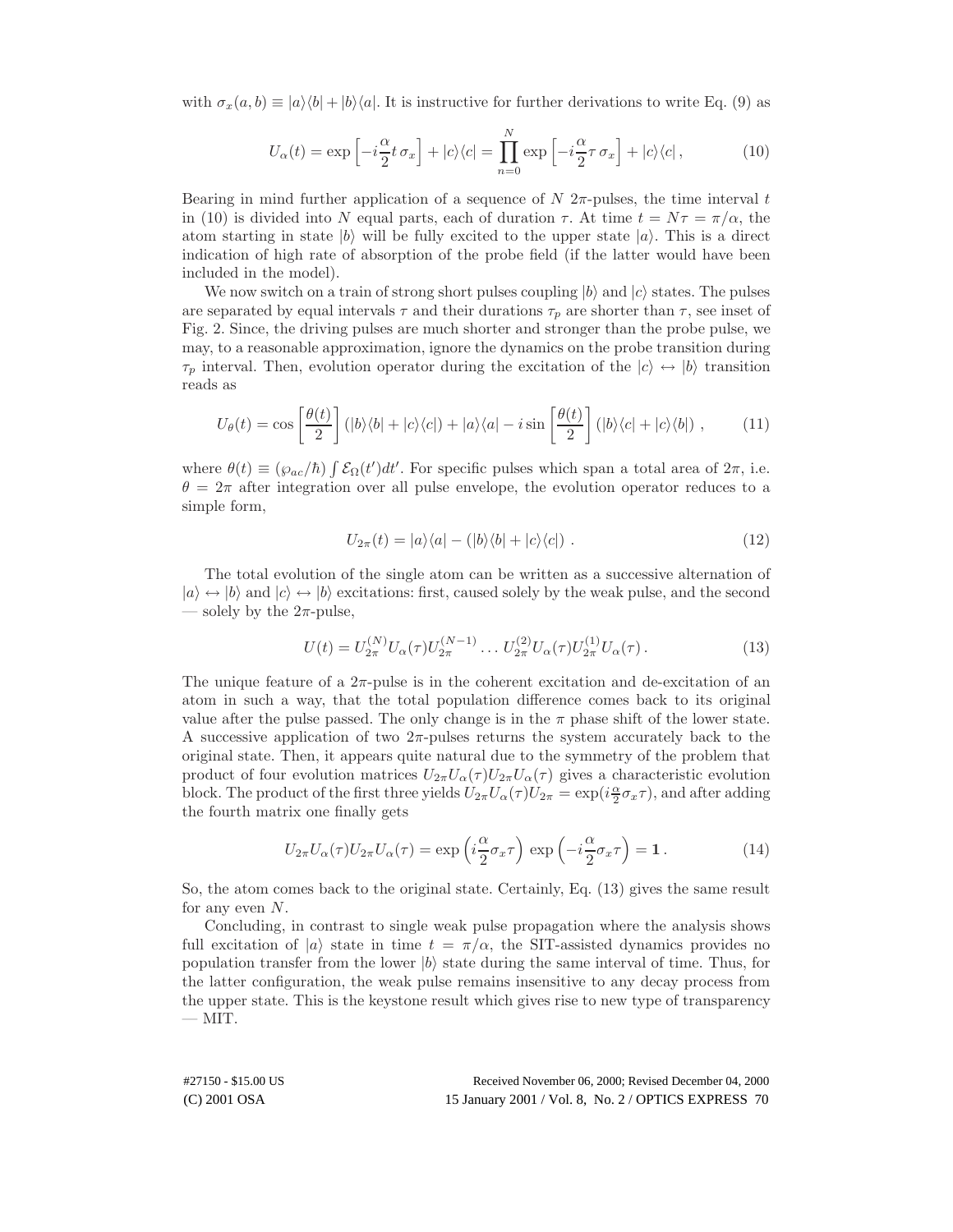

Fig. 2. Time dependent plots of intensity of the probe pulse showing the effect of propagation over 2 Beer's lengths in V -type system driven by a sequence of eleven  $2\pi$ -pulses (shown in the inset). In all plots local time  $(t - z/v)/\tau_p$  (with v as phase velocity of light in the medium) is measured in units of the strong pulse duration  $\tau_p$  and distance in Beer's lengths, defined here as  $\beta \equiv (\kappa_\Omega \tau_p)^{-1}$ . For Rabi frequencies of the strong field,  $\Omega$ , and the weak probe,  $\alpha$ , we define intensity as  $|\Omega \tau_p|^2$  and  $|\alpha \tau_p|^2$ , correspondingly. Initially, the weak pulse has a super-Gaussian shape  $\alpha = 0.01 \exp[-(t/80\tau_p)^8]$ , see the snapshot at  $\beta L = 0$ , and the strong pulses are identical  $2\pi$ -solitons of self-induced transparency separated by 10 their own durations from each other:  $\Omega = \sum_{n=-5}^{5} \text{sech}[(t + 10n\tau_p)/\tau_p]$ , see inset.

(C) 2001 OSA 15 January 2001 / Vol. 8, No. 2 / OPTICS EXPRESS 71 #27150 - \$15.00 US Received November 06, 2000; Revised December 04, 2000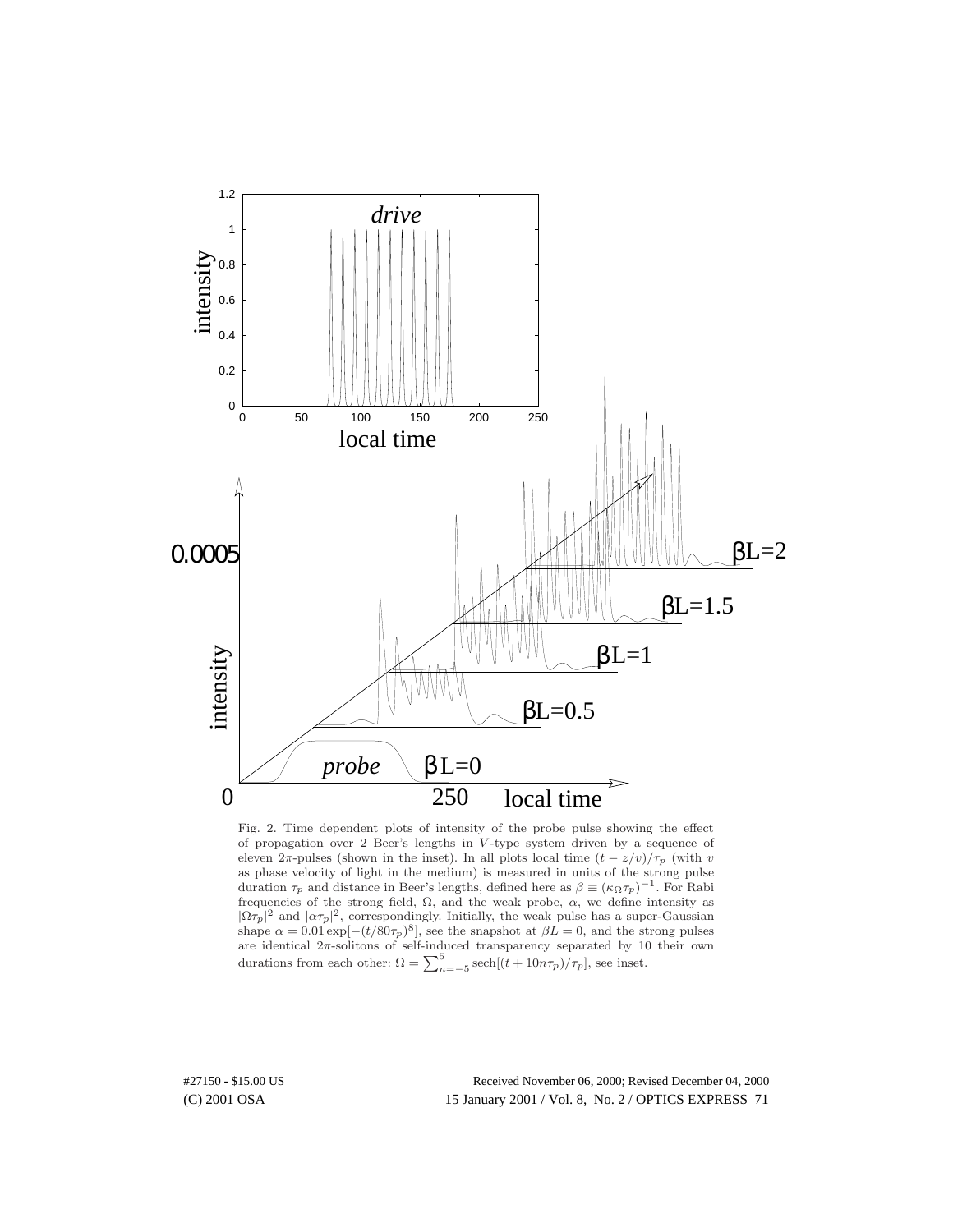#### **3 Self-enhancement of MIT during the propagation**

In this section, we turn to a more accurate description of the transparency phenomenon by lifting major approximations assumed in the above analysis while keeping similarity with the original model as close as possible. Furthermore, generalizing the model from a single atom (thin layer) description to an optically thick V -type medium, we thereby introduce the important propagation effects into our consideration. The latter will allow us to follow evolution of the system, and finally conclude that the transparency is enhanced through the self-consistent dynamics of the matter and the fields.

For proper accounting for propagation effects, the matter equations driven by the optical fields should be supplemented with field equations driven by polarization of the matter. In the slowly varying envelope approximation, the temporal and spatial evolution of the field envelopes is governed by wave equations:

$$
\left[\frac{\partial}{\partial z} + \frac{n_{\Omega}}{c} \frac{\partial}{\partial t}\right] \Omega(t, z) = i\kappa_{\Omega} \rho_{cb},\qquad(15)
$$

$$
\left[\frac{\partial}{\partial z} + \frac{n_{\alpha}}{c} \frac{\partial}{\partial t}\right] \alpha(t, z) = i\kappa_{\alpha} \rho_{ab},\qquad(16)
$$

with propagation constants

$$
\kappa_{\Omega} = k_{\Omega} \wp_{cb}^2 N / \epsilon_0 \hbar n_{\Omega} \quad \text{and} \quad \kappa_{\alpha} = k_{\alpha} \wp_{ab}^2 N / \epsilon_0 \hbar n_{\alpha} \,. \tag{17}
$$

 $\rho_{ab}$  and  $\rho_{cb}$  are off-diagonal density matrix elements in the rotating frame, N is the density of resonant atoms,  $n_{\Omega}$  and  $n_{\alpha}$  are host refractive indices at frequencies of the pump and probe fields, respectively. Instead of Schrödinger description of the V-type atom in section II, we shall use a more general, density matrix approach [39]. The resultant coupled set of the field and matter equations is solved numerically.

For simplicity, coupling constants and nonresonant refractive indices on the two transitions are put equal:  $\kappa_{\Omega} = \kappa_{\alpha}$  and  $n_{\Omega} = n_{\alpha}$ . We consider a weak pulse with a super-Gaussian shape shown in Fig. 2 at  $\beta L = 0$ . Duration of the pulse is rather long in a sense that area under its envelope is only slightly less than  $\pi$ , but it is still shorter than any decay process in the system. In what following, we shall ignore all relaxation processes since they are not relevant to our discussion. The inset of Fig. 3 shows a significant population transfer produced by the pulse: almost all atoms appear to be excited. The absorbed energy is scattered very rapidly resulting in fast decay rate and total dispersion of the weak pulse, see curve  $(1)$  in Fig.  $4(a)$ . The pulse area also vanishes sharply, see curve  $(1)$  in Fig.  $4(b)$ .

Following analysis in the previous section we now apply a driving field in the form of a sequence of  $2\pi$ -pulses on the adjacent transition. Bearing in mind further consideration of propagation effects, among all possible  $2\pi$ -pulses we choose those which have a sech-shape envelope, see inset in Fig. 2. As has been shown by Matulic and Eberly in [28], they are the only shape-preserving  $2\pi$ -solutions for an optically thick two-level absorber. Switching on the driving field dramatically decreases the amount of population transfer of atoms to  $|a\rangle$  state, compare Fig. 3 at  $\beta L = 0$  and inset. Certainly, the suppression cannot be full as it is in the analytic model, since the  $2\pi$ -pulses here are neither infinitely short nor infinitely strong. Nevertheless, the transparency effect finds its clear manifestation.

By taking into account propagation effects, we step into a domain which is beyond the analytical predictions. We find that the transparency effect is enhanced even more when the pulses are allowed to propagate deeper into the medium. Snapshots of population at  $\beta L = 0.5$ ,  $\beta L = 1$ ,  $\beta L = 1.5$ , and  $\beta L = 2$  in Fig. 3 display orders of magnitude less excitations than it is at the entrance, i.e. at  $\beta L = 0$ . Energy of the weak pulse experiences

(C) 2001 OSA 15 January 2001 / Vol. 8, No. 2 / OPTICS EXPRESS 72 #27150 - \$15.00 US Received November 06, 2000; Revised December 04, 2000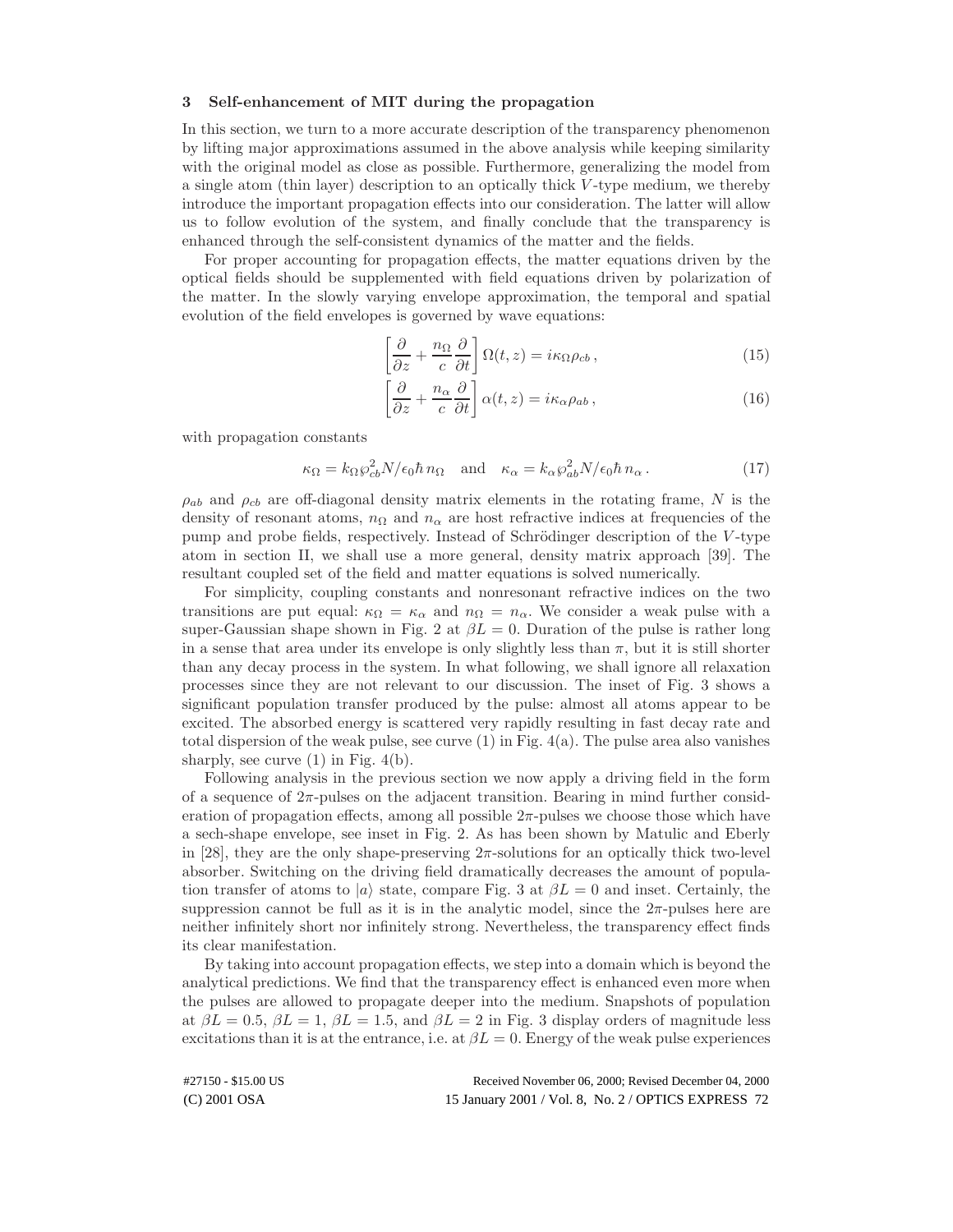

Fig. 3. Time dependent plots of population of the  $|a\rangle$  state at the input and after propagating 0.5, 1, 1.5, and 2 Beer's lengths. Inset shows time evolution of  $\rho_{aa}$  at the entrance plane ( $\beta L = 0$ ) in absence of driving pulses on the  $|c\rangle \leftrightarrow |b\rangle$  transition.

extremely slow decay, see curve (2) in Fig. 4(a), and clearly the loss of energy (which is less than a half of initial value) cannot be the reason for such enormous decrease in population transfer.

The explanation of MIT starts with the observation of the "pulse locking" effect, where a strong  $2\pi$ -pulse and a weak pulse propagate together with the same group velocity, and without a substantial change of shape while propagating, [35]. Fig. 2 shows how the long weak pulse splits into a sequence of short more intense sub-pulses, the peaks of which are synchronized with locations of  $2\pi$ -pulses. Energy of the probe pulse is continuously "drawn" into the regions where intensity of the driving field reaches maximum, so that such master-slave combination of the two fields propagates through the medium with group velocity dictated by the  $2\pi$ -pulses.

The effect of pulse locking assures no dispersive breakdown of a weak pulse and simultaneously its perfect spatio-temporal synchronization with a pump pulse. This creates ideal conditions for Raman amplification of ultrashort pulses in a V -type medium.

(C) 2001 OSA 15 January 2001 / Vol. 8, No. 2 / OPTICS EXPRESS 73 #27150 - \$15.00 US Received November 06, 2000; Revised December 04, 2000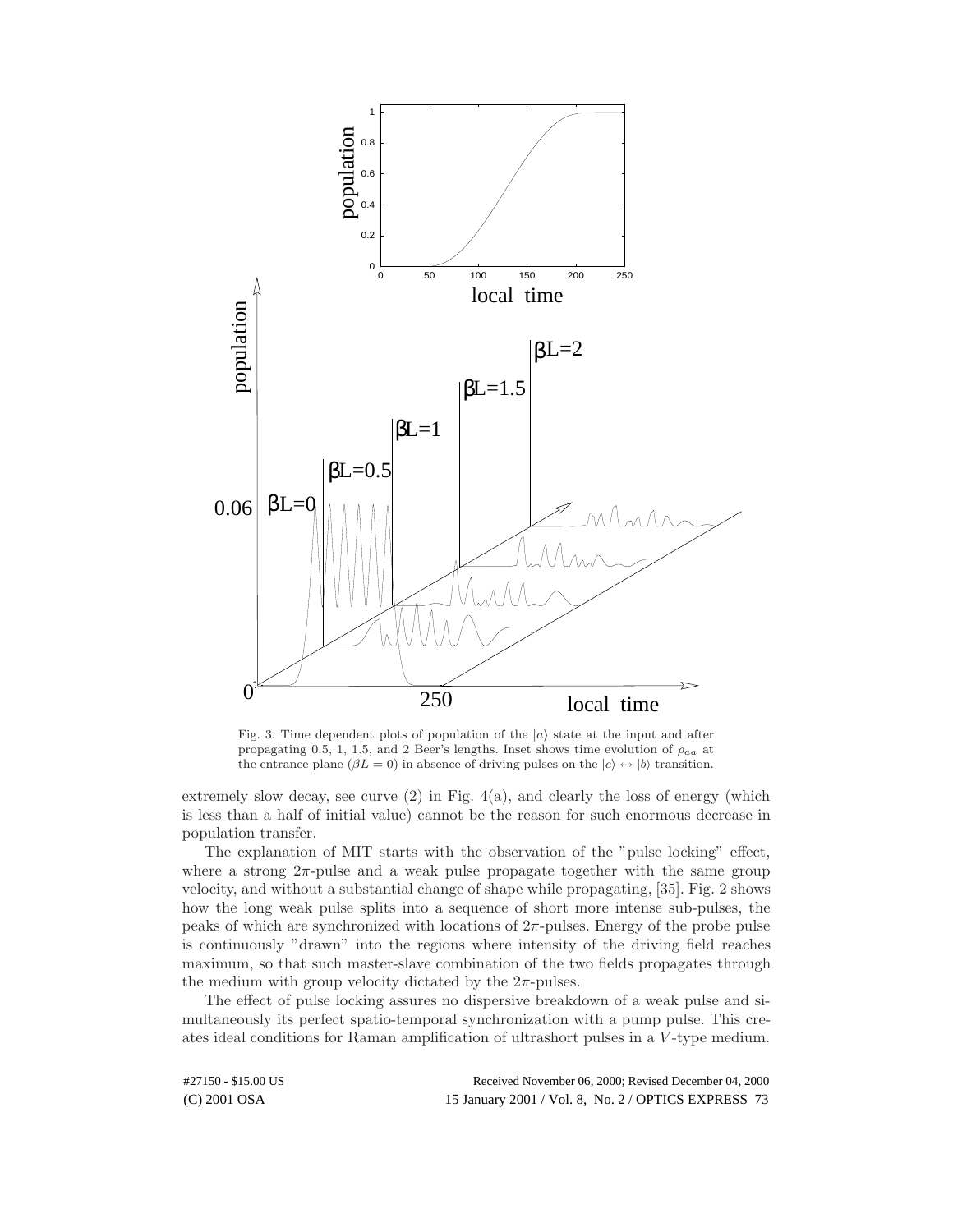

Fig. 4. Energy and Area versus distance for the weak pulse: (1) with no driving field; (2) with driving field in the form of  $2\pi$ -pulses, see figure caption for Fig. 2. Energy is normalized to its initial value.

Ref. [35] reports about 100% efficiency of the amplification mechanism. Here, the pulse locking also constitutes a necessary condition for the enhanced transparency by preventing a dispersion of the weak pulse, however the main *source* of the transparency, that is *protection against spontaneous emission*, is of different nature, see also [40].

The less atoms are excited to the upper state, the less is the rate of the spontaneous emission, and therefore the better is the transparency for the field. That is, the true signature of the transparency is vanishing fraction of atoms excited to the upper state. With this criterion in hand, we compare the amount of population transfer shown in Fig. 3 before (at  $\beta L = 0$ ) reshaping of the weak pulse and after (say at  $\beta L = 2$ ). So, the population transfer appears to be greatly suppressed *solely due to redistribution of energy* inside the pulse. It is the key conclusion of the present Letter that the matter-field interaction *self-organizes* the shape of the weak field in such a way that the population of  $|a\rangle$  state is *minimized*.

#### **4 Discussion**

We describe the new type of transparency, MIT, which is induced for a weak long pulse by a sequence of  $2\pi$ -pulses applied on the adjacent transition of the medium of Vconfiguration. Based on calculations of the amount of population excited by the weak pulse to the upper state, we estimate the efficiency of the transparency effect. Analytical derivations for a single atom driven by train of infinitely sharp ( $\delta$ -function-like)  $2\pi$ -pulses predict perfect transparency for the weak field. Corresponding numerical computations for a non-ideal case confirms appearance of the transparency, though some residual excitation of  $|a\rangle$  state arises due to finite intensity of the driving pulses. Then, taking propagation dynamics into account, the residual excitation is shown to be suppressed even further. The transparency enhancement is due to the coherent SIT-pulse-induced rearrangement of energy inside the weak pulse that ultimately results in *minimization* of the population transfer to the upper state  $|a\rangle$ .

The left plot in Fig. 4 displays a decay of energy of the probe pulse over distance of 50 Beer's lengths. The difference in 5 orders of magnitude between scenarios of free evolution and MIT-assisted propagation provides another direct proof of the transparency effect. Curve (1) on the right plot in Fig. 4 shows the evolution of area of the probe pulse towards  $0\pi$ , which is characteristic ultimate value for a weak probe field propagating in a two-level medium. In contrast, in presence of  $2\pi$ -pulses on the adjacent transition, see curve (2), the pulse area is stabilized near a constant nonzero value. This particular number is not unique and varies for different boundary conditions. Many numerical runs have not revealed a noticeable regularity in evolution of the pulse area like the famous Area Theorem for two-level systems, [1, 2, 41].

(C) 2001 OSA 15 January 2001 / Vol. 8, No. 2 / OPTICS EXPRESS 74 #27150 - \$15.00 US Received November 06, 2000; Revised December 04, 2000